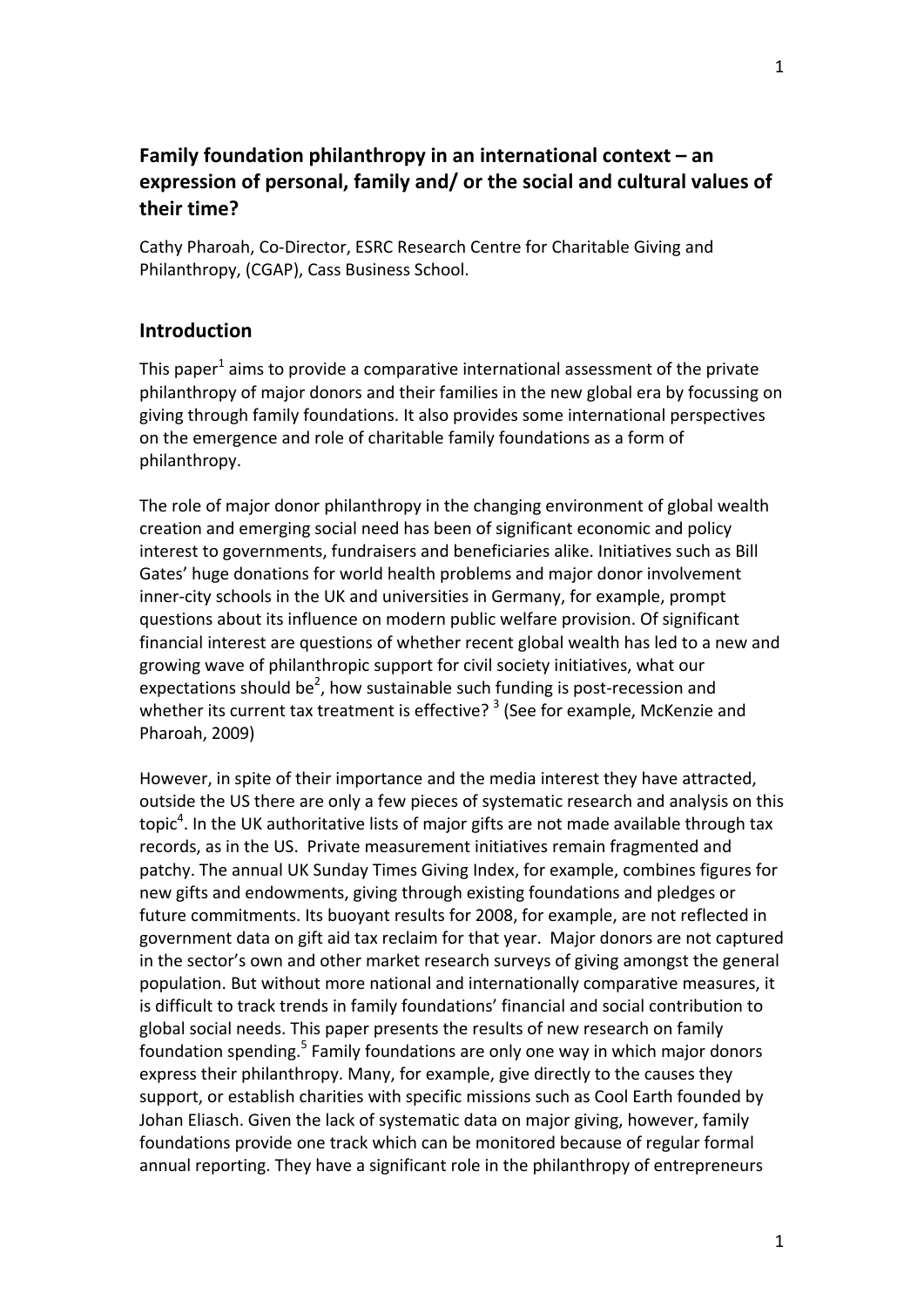(Danco,1990) affording retiring business owners a new challenging career.  $6$  Hogan highlights the establishment of family foundations as a popular US 'family activity' over the last decade<sup>7</sup>. It can be estimated that family foundations account for around 38% of all charitable foundation spending in the UK<sup>8</sup>, and 17% in the US.  $^{9}$ 

## **Methodology**

This research updated annual trends in annual family foundation charitable spending established in 2008 .<sup>10</sup> It also for the first time compiled innovative data on uniquely *family* foundation philanthropy in Italy and Germany, countries which presented contrasting continental European perspectives to foundations in the UK and US. Two major methodological challenges were:

- differing national definitions and concepts of 'family foundations'.
- the difficulty of obtaining data in Germany and Italy where public reporting is not mandatory.

*Definitions and concepts* The basic working definition of charitable family foundation for the research was

*an independently‐ governed institution, with large private assets (often a permanent endowment) used to promote public good, and initially founded by the personal gifts of a family business or other fortune (often still with the donor or family members on the board of directors).* 

Challenges to identifying comparable institutions for study arose from fundamental differences in the UK/ US and continental European foundation models. In the US and UK all charities and foundations simply have the legal character of 'charitable trusts', representing donations made and protected by trustees in perpetuity for charitable purposes. In contrast, foundations in continental Europe have distinct legal forms driven by varying relationships with the state, church and commerce. Their diversity has led the European Foundation Centre (EFC) to state that 'developing a (common) typology (of foundations) for Europe as a whole presents a challenge. This is due to the many languages and cultures, the different legal/fiscal environments from one nation to the next'. $11$  It has been noted elsewhere that in continental Europe 'legal categories have not distinguished sharply between public and private sectors, and there have not been well‐delineated boundaries between operating charities and foundations'12. One of the main differences resulting from this is that while UK/ US foundations are principally grant‐making organisations, many European foundations are 'operating' organisations, with funding and assets from a mixture of sources. (See Anheier, 2001, for a fuller discussion of foundation structures.<sup>13</sup>) In practice this meant that the first step for the research was to develop a comparative framework for selecting comparable institutions, and then carry out considerable scrutiny of individual accounts. The research was therefore in part a feasibility study.

*Sample* A restriction to the largest 100 organizations by charitable expenditure in each country, a substantial sample by value because of the financial dominance of a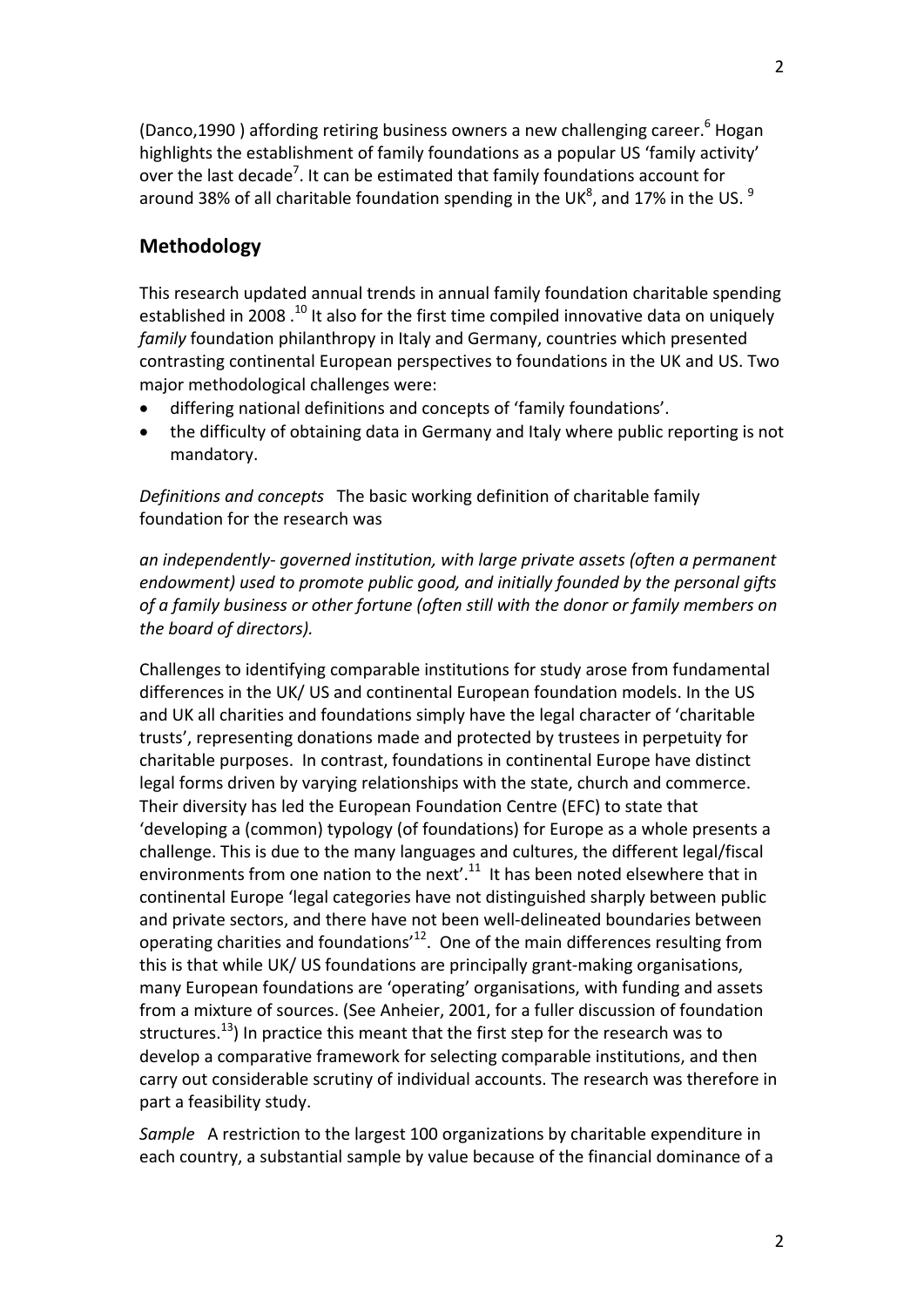few large foundations in each country, made the project feasible (although it still proved impossible to collect full data on Italy or Germany within the resources of the project).

*Timescale* In principle only family foundations established from the latter part of the 19th century were included.

*Sources* Data for the US, UK and Germany was derived almost entirely from the most recent secondary published sources, and mainly covers 2006 and 2007 accounts, though a few are earlier.<sup>14</sup> Some of the German charitable expenditure figures were indicative only. Data for Italy was gathered mainly from primary survey work, but many foundations did not want their figures to be published.<sup>15</sup>

*Financial selection criteria* While family philanthropists work in both financial and non‐financial ways, the criterion for inclusion in this research was the level of family foundation charitable expenditure or 'spending' (also referred to as 'giving' or 'philanthropy'); this includes charitable expenditure on grants to organizations and individuals as well as running operating programmes.

### **Empirical results**

#### *Dominance of a few large foundations by country*

In spite of huge national differences in political, historical, legal and fiscal contexts, strong traditions of family foundation philanthropy were identified in all countries. Table 1 below lists a few of the largest charitable family foundations by country, whose names in themselves reveal the dominance of successful national business entrepreneurs, past and present. The UK table, for example, is headed by foundations whose founders made their fortunes several decades ago in pharmaceuticals and supermarkets. The German and US tables contain foundations set up on the back of profits won in the newer IT and communications industries, and the Italian table contains foundations based on the success of its car industry as well as a world‐famous fashion brand.

The top five overview shows that, excluding the outlying Wellcome Trust and Gatsby Foundation (which has received huge recent gifts from Lord Sainsbury, who is giving away a large part of his fortune), patterns in charitable spending at the top end of the UK and German tables are broadly similar. But neither of these countries can compete with the foundation giants who head the US table.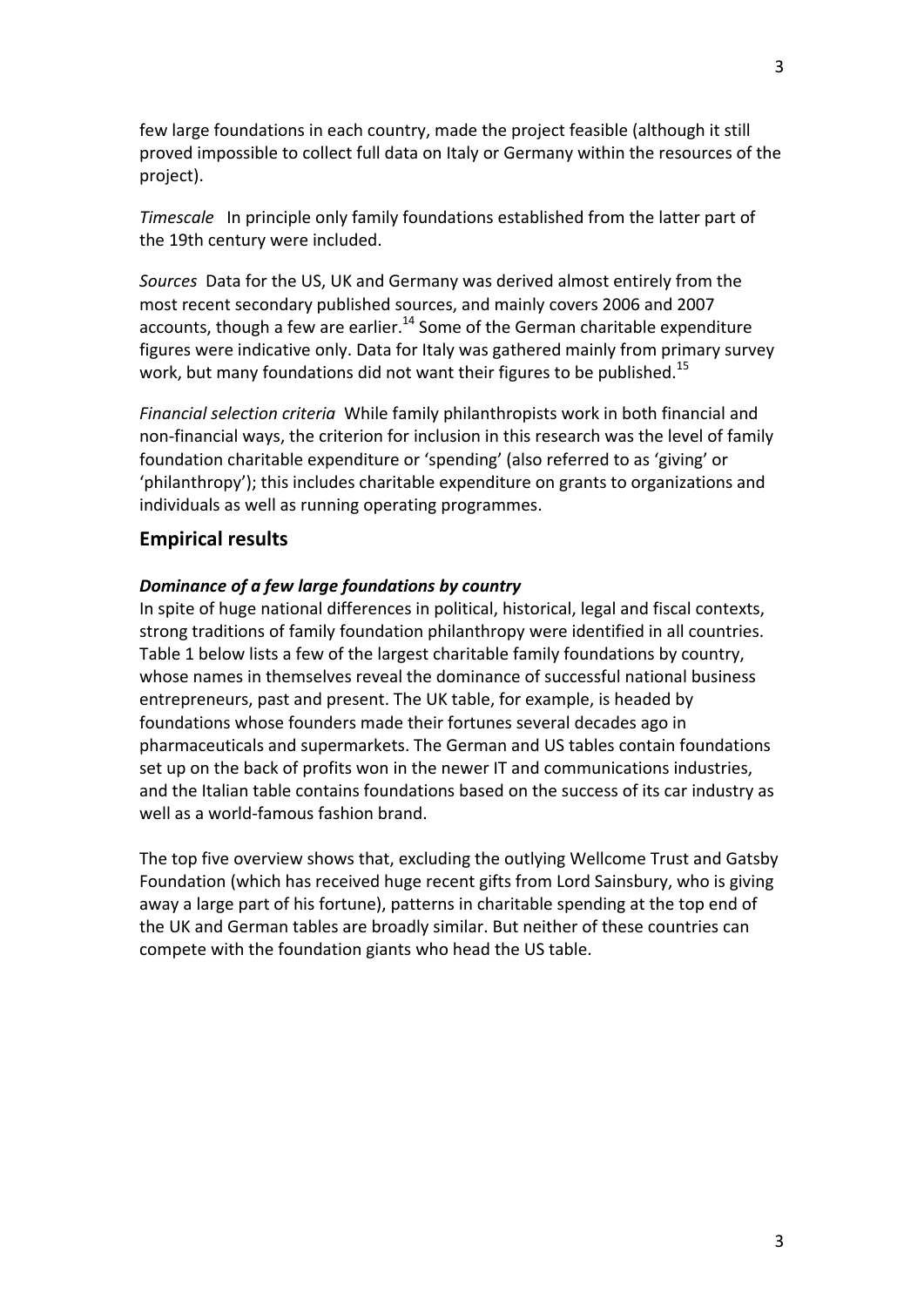### *Table 1 Largest five charitable family foundations by country*

*Note: Where dates are missing, it means that figures are indicative only.*

|                                             | <b>Charitable</b> | Year          | £       |
|---------------------------------------------|-------------------|---------------|---------|
|                                             | spending          |               |         |
| <b>UK</b>                                   | £ million         |               |         |
| <b>Wellcome Trust</b>                       | 472.7             | Sep-07        | 472.7   |
| The Gatsby Charitable Foundation            | 117.2             | Apr-07        | 117.2   |
| The Leverhulme Trust                        | 40.4              | Dec-07        | 40.4    |
| Garfield Weston Foundation                  | 39.5              | Apr-07        | 39.5    |
| The Wolfson Foundation                      | 35.5              | Apr-07        | 35.5    |
|                                             |                   |               |         |
| Germany                                     | € million         |               |         |
| Bertelsmann Stiftung                        | 77.5              | 2008          | 61.4    |
| Robert Bosch Stiftung GmbH                  | 75.9              | 2008          | 60.1    |
| Bruderhaus Diakonie Stiftung Gustav Werner  |                   |               |         |
| und Haus am Berg                            | 45.6              |               | 30.9    |
| Fürst Donnersmarck Stiftung zu Berlin       | 30.9              |               | 20.9    |
| Software AG Stiftung                        | 30.6              | 2006          | 20.7    |
|                                             |                   |               |         |
| <b>Italy</b>                                | € million         |               |         |
| Fondazione Giorgio Cini                     | 5.0               |               | 3.4     |
| Fondazione Pierfranco e Luisa Mariani ONLUS | 4.1               |               | 2.8     |
| Fondazione Giovanni Agnelli                 | 2.6               |               | 1.8     |
| Fondazione Benetton Studi e Ricerche        | 2.0               |               | 1.4     |
| Fondazione Silvio Tronchetti Provera        | 2.0               |               | 1.4     |
|                                             |                   |               |         |
| <b>US</b>                                   | \$ million        |               |         |
| <b>Bill and Melinda Gates Foundation</b>    | 2,845.7           | Dec-06        | 1,519.9 |
| Lilly Endowment Inc                         | 352.3             | Dec-06        | 188.2   |
| The Annenberg Foundation                    | 273.4             | <b>Jun-06</b> | 146.0   |
| The David and Lucile Packard Foundation     | 238.2             | Dec-06        | 127.2   |
| Gordon and Betty Moore Foundation           | 231.2             | Dec-06        | 123.5   |

#### *Comparative charitable expenditure in the UK, US, Germany and Italy*

Considerably more information was available in Germany than Italy, and it proved impossible to collect and publish data on the largest 100 family foundations in Italy. Figures on just 23 foundations were obtained and included in the analysis, providing a partial glimpse of family foundation charitable spending. Some summary findings are set out in Table 2:

• the charitable expenditure of the largest 100 UK family foundations was worth £1.2 billion in the 2006/07 pre‐recessionary year: this compared with £1.02 bn for the previous year, a real-terms increase of 10% in real terms;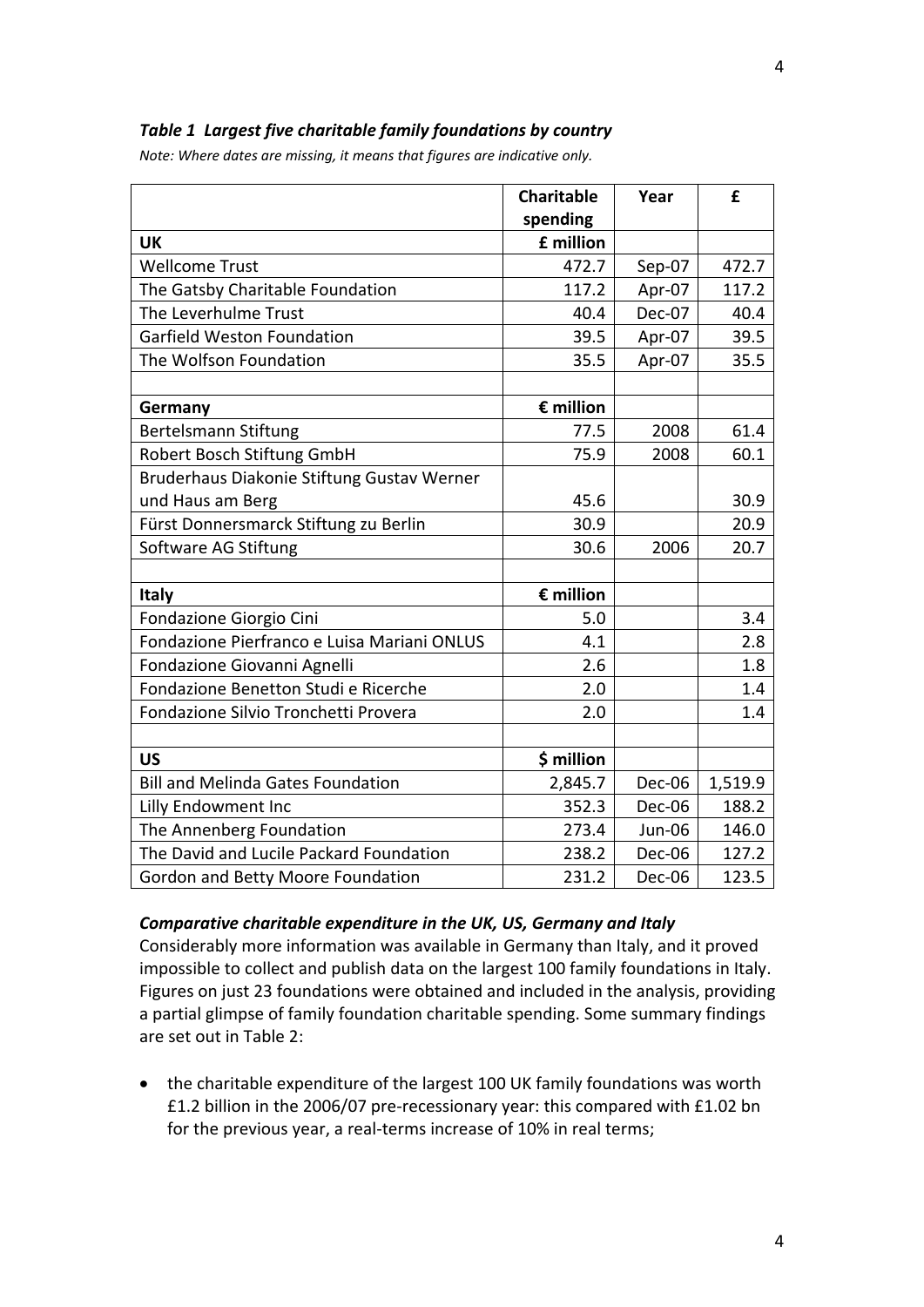5

- growth in the US in 2006/07 was 33.5%; however, this high US result was largely due to the major gifts of Warren Buffett to the Gates Foundation: if these are excluded from the data, the growth rate in the US goes down to 8.4%;
- the largest 100 German family foundations had a charitable expenditure of £491 million, equal to 42% of the UK figure, but 84% if the large Wellcome and Gatsby foundations, which significantly inflate the UK figures, are excluded;
- data for Italy was less complete, but revealed that 12% of foundations are family foundations and that their combined charitable spending was a minimum of €90 million;
- charitable family foundation expenditure in the UK, Germany and the US ranged from 0.03% ‐ 0.1% of GDP, a fairly narrow range providing evidence that such philanthropy has a relatively similar significance in countries with very different historical traditions and patterns of wealth.

These comparative results demonstrate that charitable family foundations are a valuable indicator of trends in major philanthropy in different countries, and that certainly before the recession, levels in the UK and US were growing strongly. Results for UK compared well with those for the US. The results for Germany are particularly interesting given that the post‐war years in East Germany undermined the role of private philanthropy and that benefits were largely provided by the state and by corporations.

|         | No of       | Total charitable | £ equivalent | Family      |
|---------|-------------|------------------|--------------|-------------|
|         | foundations | spending         | (million)    | foundation  |
|         |             | (million)        |              | charitable  |
|         |             |                  |              | expenditure |
|         |             |                  |              | as % of GDP |
| UK.     | 100         | £1,174.0         | 1,174.0      | 0.1%        |
| Germany | 100         | €724.8           | 491.2        | 0.03%       |
| US      | 100         | \$7,049.4        | 3,765.1      | 0.05%       |
| Italy   | 90          | €90.0*           | 61.0         | n/a         |
| Total   | 390         |                  | 5,491.3      |             |

*Table 2 Comparison of charitable spending of largest charitable family foundations UK, Germany, Italy, US*

\*See footnote 15

## **Common themes across countries and cultures**

Charitable family foundation philanthropy has not only found a role in many different places and times, but is continuing to do so, in spite of different, social democratic, traditions within continental Europe which have meant stronger emphasis on public redistribution of wealth, and some distrust of private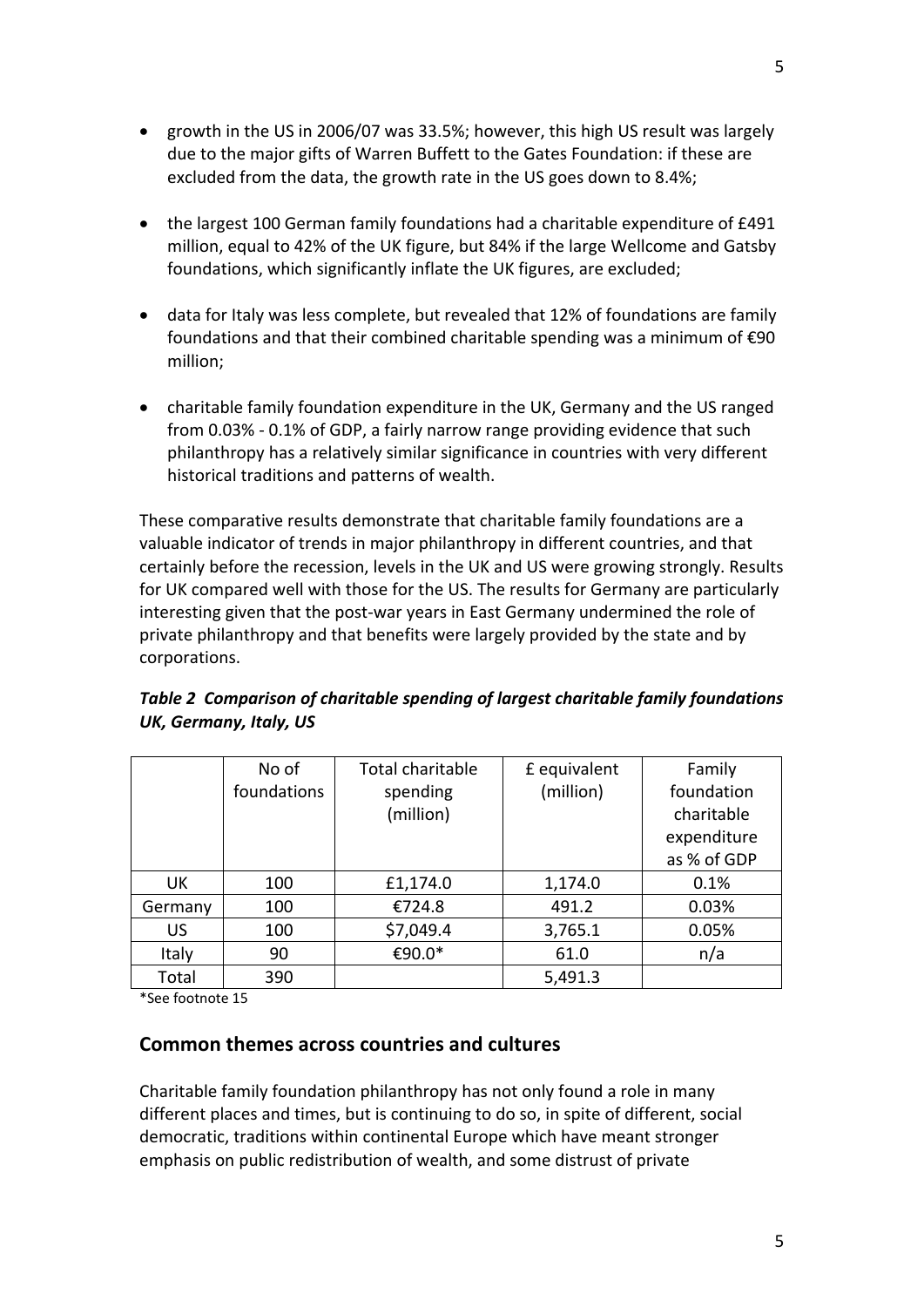foundations. It is therefore tempting to explore the particular characteristics of family foundation philanthropy, whether and how it is (or becomes) embedded in different contexts, and what drives its growth under different circumstances. The country overviews and case‐studies in the research, which aimed to illustrate key contextual developments and features, provided sufficient evidence to indicate that further systematic international comparison would provide a rich and valuable seam of research. One of the most striking points to emerge was the capacity of family foundation philanthropy internationally to combine both personal and family meanings with motivations with those which were ethical, social or corporate.

#### **Families and relationships**

Ostrower has highlighted the family's role in introducing individuals to philanthropy, including through marriage where wives may find they are approached because of their husband's wealth (Ostrower, 1997)<sup>16</sup>. Surviving relatives and others even carry on relationships with particular recipients after the donor's death. There are many examples of strong personal relationship patterns underlying foundation formation. One is the German Carl Zeiss Foundation, founded by physicist Ernst Abbe (1840– 1905). The parent-company founder, Carl Zeiss, almost a generation older than Abbe, made his close friend Abbe a shareholder in 1875. Abbe and his wife Else had already founded the 'ministerial fund for scientific purposes' in 1886, to give anonymous financial support to the University of Jena. The original intention to endow the university with Abbe's shares was not possible in law. So, in cooperation with representatives of the government, the idea of a foundation was born. Between 1889 and 1919 the foundation became sole owner of the two companies Carl Zeiss and Schott. After Zeiss's death, Abbe took over his shares and transferred them gradually to the foundation. Eventually, Schott's shares were also transferred to the foundation.

UK examples include the philanthropy of the Rausing family, and of the Cooper‐Hohn family. Gad and Hans Rausing moved to Britain when their father, Ruben Rausing, who founded the family company, died. Hans sold his huge shareholding to Gad in 1996, becoming the richest person in Britain at that time, as none of his children – Hans, Lisbet and Sigrid – wanted to run the business. Gad, his wife and all of their children have been strongly involved in philanthropy. Sigrid initially set up the Ruben and Elisabeth Rausing Trust with her share of the family wealth in 1995, in memory of her grandparents. In 2003 the trust was renamed the Sigrid Rausing Trust, reflecting a new focus on Sigrid's own concerns.

Another example of a close relationship between personal, business and philanthropic activities is the Children's Investment Fund Foundation (CIFF), set up by Chris Cooper‐Hohn, who transferred into CIFF a large portion of the assets acquired through TCI, the hedge‐fund firm which he established in 2003. These assets were then largely reinvested in TCI, to generate funding for the foundation. So far around £800 million has been placed in the foundation, which his wife Jamie Cooper‐Hohn runs.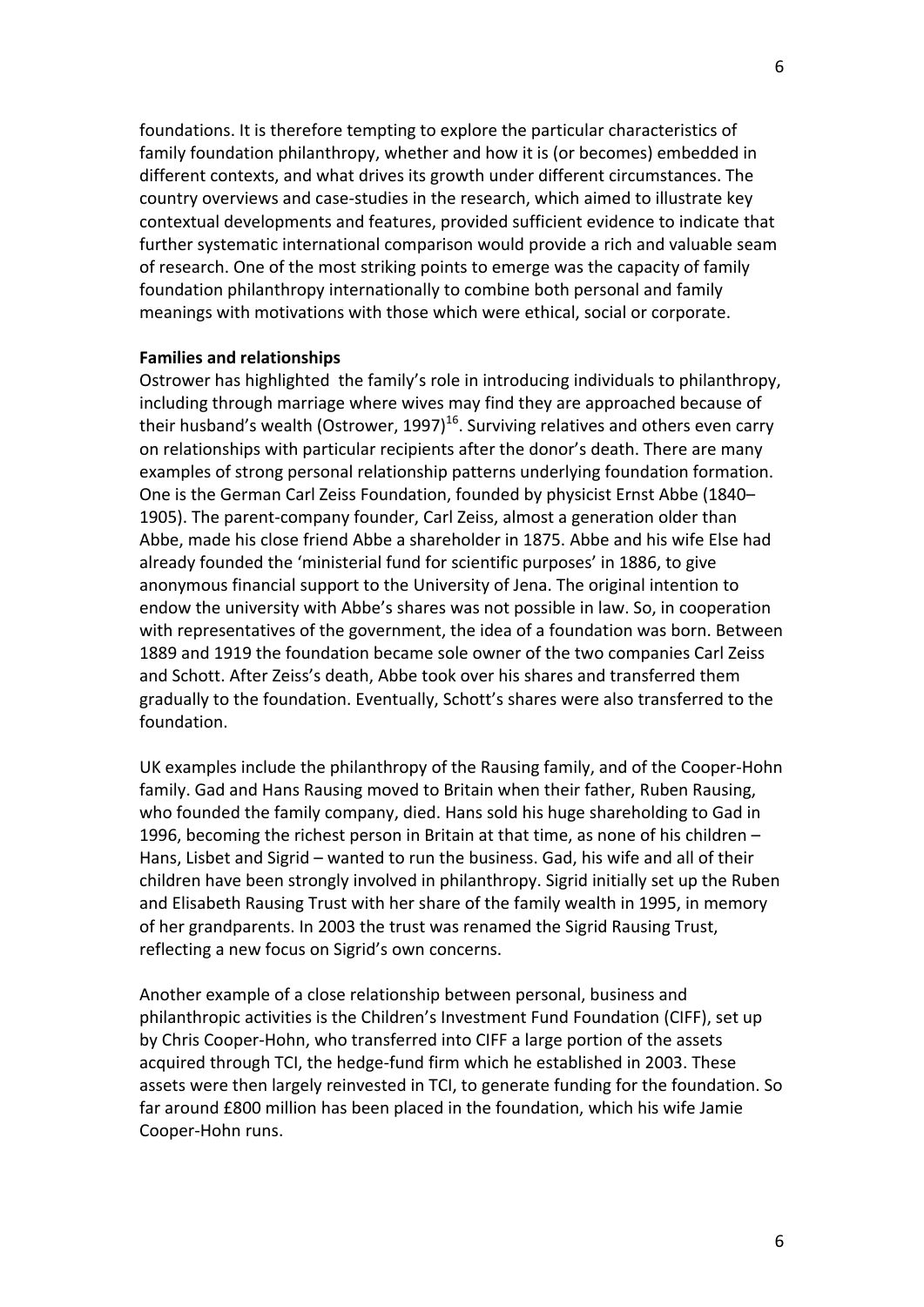The Conrad N Hilton Foundation was established in 1944 in California by hotel entrepreneur Conrad N Hilton. It became the principal beneficiary of his estate when he died in 1979. The foundation's president and chief executive officer is Steven M Hilton, the founder's grandson. Steven's father, Barron Hilton, is chairman of the board. The family holds a majority of the seats on the board; currently two second‐ generation and four third‐generation family members are serving. In accordance with Conrad N Hilton's last will and testament, the foundation seeks to alleviate the suffering of the world's most disadvantaged children and adults.

Ostrower also points out that, beyond the family individuals derive prestige from their identification with organisations and the elite networks with which they are associated. An example of this is the Italian Giovanni Agnelli Foundation, created by the Agnelli family with personal and company funds earned through Fiat. The creation of the foundation was strongly supported by Giovanni Agnelli, grandson of the Fiat founder, who had a long‐term friendship with Henry Ford II. Giovanni Agnelli was president of the foundation until 2003. Since its inception, the foundation has created a large and international academic research community to contribute to the formation of new policies in Italy, which still supports the foundation's operating programme today.

#### **Political and economic factors**

Family foundation philanthropy has evolved and persisted through very different political contexts, sometimes a response to these. Robert Bosch was outraged by the sacrifice of human lives during the First World War, and directed a considerable share of the profits from the huge expansion of his company under German military mobilization towards foundations. Like Ernst Abbe, the pragmatist Bosch had a strong vision of combining a socially committed market economy with entrepreneurial efficiency and social responsibility. Bosch and Abbe, like Joseph Rowntree in the UK, initially created foundation structures to protect the living, working, social and economic welfare of their own employees, and then developed their philanthropic investments to promote wider social reform.

The political context led to foundation independence in the UK and US, but to discontinuous periods of development in Germany and Italy with regimes which at different times fractured or directed foundation development. The division of Germany after the Second World War led, for example, to partial dismantling of the companies of Zeiss and Schott and the splitting of the foundation into an East and West German part. It was only after 1989 that a national treaty brought the companies together in a re‐configured Carl Zeiss Foundation.

In Italy the 1848 Statuto Albertino expressed a government intention after national unification to close associations seen as a threat to public order. The final decision about the existence of associations was ultimately in the hands of the judges, leaving charities in a juridical 'no man's land', and subject to political control through the pretext of legal protection. Trustees in Italy today still have a juridical role and private independent foundations are rare.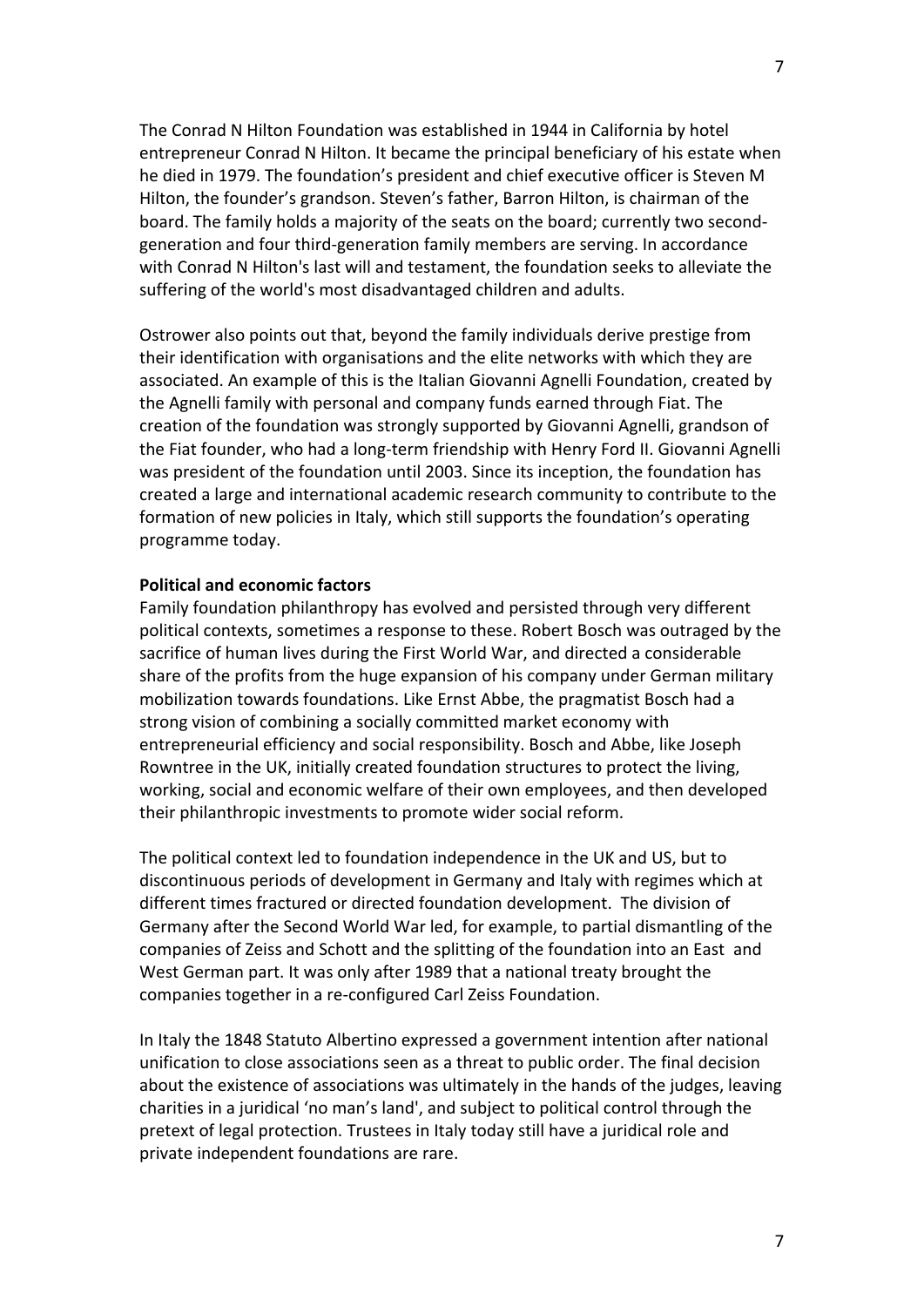#### **Social and economic embeddedness**

The activities of major family foundations are also deeply embedded in the social, economic and cultural activities and needs of their time. As these change, the predominant focus of foundations can be seen to change. While Agnelli aimed to contribute towards Italy's international industrial and technological development, reflecting his business interests, Luciano Benetton established a foundation to create a resource centre for the environment, covering landscape management, architecture and the maintenance of social structures essential to conservation. Foundations such as Wellcome, Gatsby, and those of the former IBM developers Tschira and Plattner, continue to invest directly in the business areas relevant to their founding company, but others have responded to emerging social needs, like the Freudenberg Foundation in Germany which supports immigrant youth, and the US David and Lucille Packard and Michael and Susan Dell Foundations which fund international development and poverty issues.

#### **In conclusion**

This overview has aimed to show that although often deeply embedded in family and personal relationships and networks, charitable family foundations past and present are equally embedded in their social and economic contexts. There has been little systematic study of how they interpret, respond to and influence the way in which social needs are met, and the key influences on their decisions. This research has simply provided some insights into how they have flourished under different regimes and continued to contribute to the needs of their time. It has demonstrated that charitable family foundations are providing an important way for today's wealthy entrepreneurs to give something back to society, and further study of their role would be highly valuable.

 $1$  The paper is based on research carried out by Cathy Pharoah (Cass Business School, City University), Rupert Strachwitz, Thomas Ebermann and Henrik Neuke (Maecenata Institute, Humboldt University, Berlin), Giuliana Gemeeli, and Deborah Bolognesi (PHaSI, MISP, University of Bologna), and Susan Crites Price (National Center for Family Philanthropy, US). It was funded by the Pears Foundation.

<sup>&</sup>lt;sup>2</sup> See for example, Peter Singer Global Challenges and the Values We Live By. Lecture RSA London 2009.www.thersa.org/events/vision/vision-videos/peter-singer---30-march-2009<br><sup>3</sup> McKenzie,T and Pharoah, C. (2009). Thinking through the effects of changes in income-tax relief on

giving. CGAP Briefing Paper. www.cass.city.ac.uk/philanthropy/newsevents/TaxAndGiving.pdf 4 Within the UK a new programme of research on entrepreneurial philanthropy is being conducted by the ESRC Research Centre for Charitable Giving and Philanthropy at Strathclyde University. www.cass.city.ac.uk/philanthropy/colleagues/index.html

<sup>5</sup> Pharoah, C. (2009) *Family Foundation Philanthropy 2009* – UK, Germany, Italy and US. Alliance. London 2009. www.cass.city.ac.uk/philanthropy/FamilyFoundationsPhilanthropy2009.pdf.<br>
<sup>6</sup> Danco L.A. and Ward, J.L. (1990) 'Beyond Success: The Continuing Contribution of the Family

Foundation'. *Family Business Review*. Vol 3. No 4. pp <sup>347</sup>‐<sup>355</sup> (9). Blackwell Publishing. <sup>7</sup> Hogan, C. (2007). 'Philanthropy – not just for rock stars: 'real people' and digital donations'. *Searcher*. Vol 15. No 2. pp 13‐23, Feb 2007. Information Today Inc